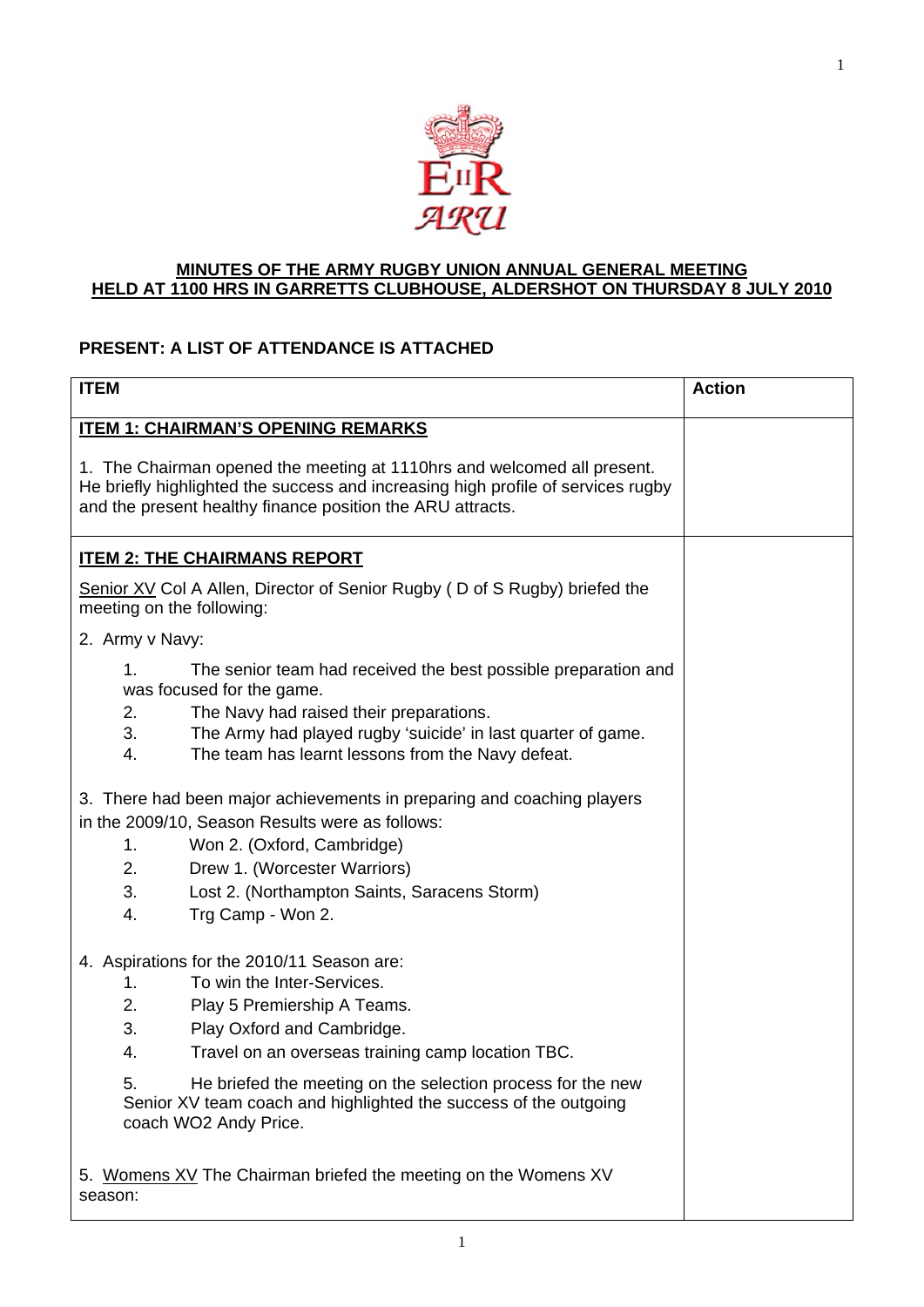a. 2009/2010 has proven to be highly successful and has seen the ARU(W) XV's squad retain the Inter-Services Championship for the eighth successive year. The Squad remained unbeaten (ever) by either of the other two Services. This season witnessed a new shortened structure to facilitate the development of Corps Rugby. This was successful and will be repeated next season. The Corps Competition has thrived and has witnessed a dramatic increase in the number of women playing grass roots rugby.

For the first time the ARU(W) trials were invitational which shows the development that women's rugby has made. The trials worked well, but the date of the trial was less than optimal  $(14<sup>th</sup>$  Dec) and several players were unavailable. This has been rectified for the 10/11 season.

b. The expansion and format of Women's Corps Rugby led to a number of new additions to the Squad. This was reflected in nine new caps being awarded during the Inter-Services Championship. Despite several fixtures being hampered by the weather, seven fixtures were played which resulted in 5 wins and 2 losses.

c. The 09/10 season has also seen the formation of the Women's Seven's squad. This season has been designed as an introductory year to trial the format ahead of an official launch in 10/11. Good progress has been made in this area, however, despite an excellent start at the Castle Cary 7's in May 10, where the squad were worthy 'Runners Up' to the Pink Baa Baas, there is much work to do and the squad are still some way off from competing against the top Premiership Teams. Remaining tournaments include the Newquay 7's (17/18 Jul 10) and the Worthing 7's (31 Jul / 1 Aug 10).

d. The Army Women's Squad continues to be represented at the very highest International level and LCpl Jane Leonard RE and LCpl Laura Marsh REME were selected to represent England and Wales respectively in this year's Rugby World Cup (Women's). Additionally, LCpl Jane Leonard was voted Combined Sports Personality of the year for 09/10.

e. The Women's Army squad has lost a Defence Coach and a Conditioner and adverts and job specifications are on the ARU website. One key concern throughout the season has been the delivery of medical cover to the Squad. Despite valiant efforts by Team Doctor Capt Jennie Johnson, the availability of medical cover has been problematic and must be improved for next season.

6. Army 7s Team Col A Allen, Director of Senior Rugby briefed the meeting on the Army 7s team:

a. Results for the 2009 Season:

- 1. Rome 7s Plate Winner.
- 2. Worthing 7s Won.
- 3. Bath 7s Won.
- 4. Middlesex 7s (1/4 finals lost to London Irish).

b. 2010 'has become a Structured Season - Raising the chin bar' results were:

1. Bournemouth 7s – Won.

2. Rome 7s,1/4 finals beat France but lost the semi to Australia IRB team.

c. National 7s Series: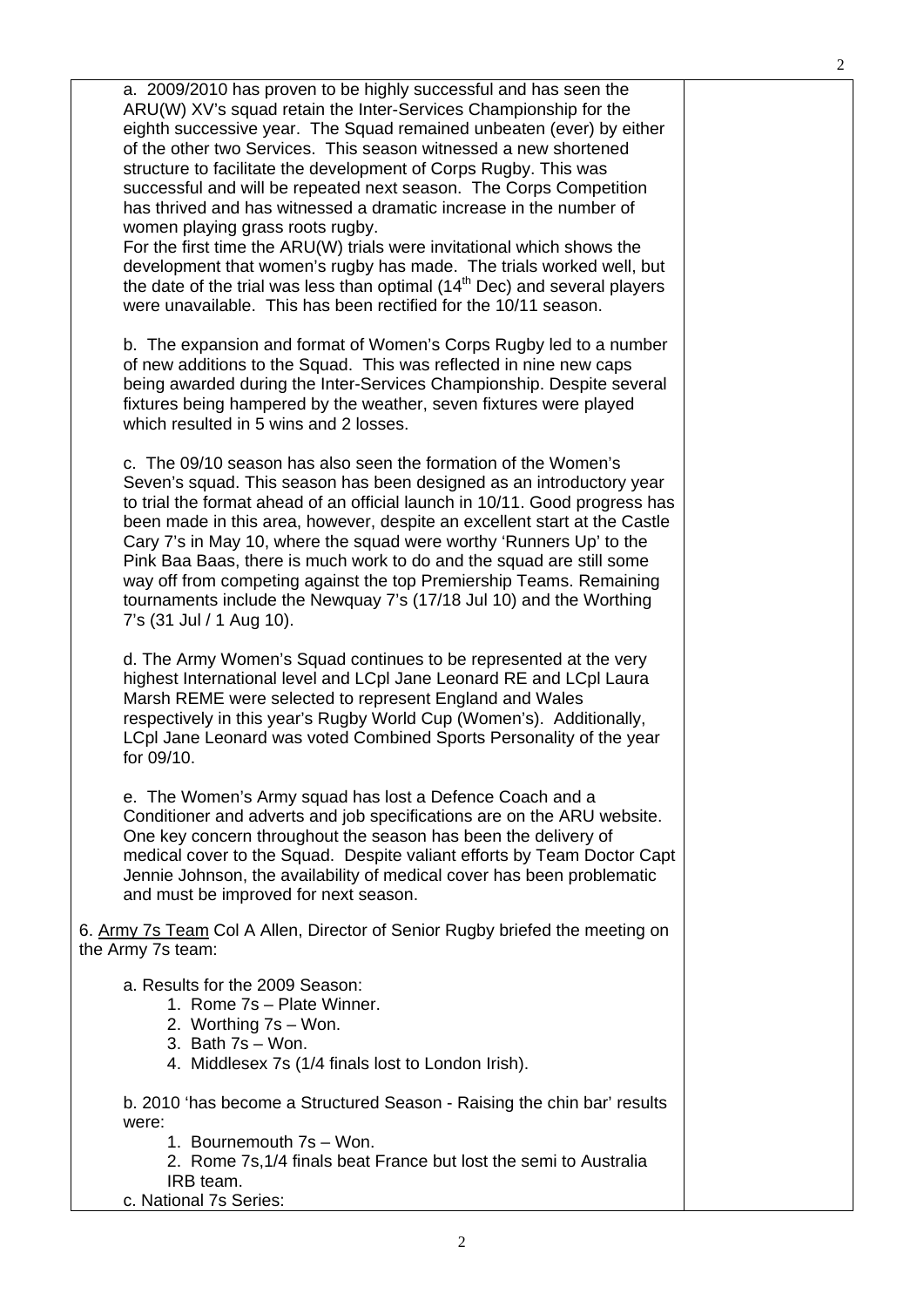| 1) In its inaugural year.<br>2) The Army had been invited to play as one of UK's top 7s teams.<br>3) Highest standard in UK outside the Premiership.<br>4) 4 tournaments.<br>5) 9 core teams plus 3 invitational sides.<br>6) Sky TV coverage showing highlights on two channels.<br>7) Results were:<br>a) Richmond - Semi Finalist. (21-24)<br>b) Keynsham $-$ Finalist. (33-36)<br>c) Manchester 4 Jul - won.<br>d) Newquay $17/18$ Jul - won.<br>d. The team would be also entering the Middlesex and Dudai 7 sand had<br>additionally recruited new team management that were bonding well. |  |
|--------------------------------------------------------------------------------------------------------------------------------------------------------------------------------------------------------------------------------------------------------------------------------------------------------------------------------------------------------------------------------------------------------------------------------------------------------------------------------------------------------------------------------------------------------------------------------------------------|--|
| 7. Academy The Chairman briefed the meeting on the Academy:                                                                                                                                                                                                                                                                                                                                                                                                                                                                                                                                      |  |
| a. Army U20 2009/2010 update:                                                                                                                                                                                                                                                                                                                                                                                                                                                                                                                                                                    |  |
| 1)<br>Played $8 - W 1 L 7$ .<br>2)<br>Maintaining a full squad was challenging. (Front 5 in<br>particular)<br>b.10/11 Plan:<br>Despite a disappointing season we will remain in County<br>1)<br>Championships.<br>Attempt to improve recruiting, this involves everyone!<br>2)<br>AGM members are asked to push this age group<br>3)<br>forward as impact goes beyond just the players.<br>Vacancies are available for Manager, Asst Manager,<br>4)<br>Physio, and Conditioning Coach.                                                                                                           |  |
| c. Army U23s 2009/2010:                                                                                                                                                                                                                                                                                                                                                                                                                                                                                                                                                                          |  |
| nd<br>Inter Service Champions for 2 successive years,<br>1)<br>aiming for 3 years.<br>Conditioning camp in Cardiff rather than Brive.<br>2)<br>3)<br>2 x current squad to CS Senior XV.<br>3 current players to Senior Squad for SA trg camp.<br>4)<br>5)<br>1 x coach and manager to Senior XV.<br>d.2010/2011 Plan:<br>Fixture changes - In - Durham University, Out -<br>1)<br>Worcester Development.<br>Conditioning camp moved to CS week iot reduce burden<br>2)<br>on Corps and Community fixtures.<br>Vacancy for Backs / Skills coach.<br>3)                                            |  |
| e. Army A 2009/2010:<br>New management in place.<br>1)<br>Alignment to Senior XV objectives and matches<br>2)<br>improving.<br>Plan to play the same number of matches in the coming<br>3)<br>season (5)<br>4)<br>Better alignment of fixtures with Senior XV (location iot<br>support Senior XV staff viewing games).<br>Vacancy for Skills Coach as a minimum, depending on<br>5)<br>Senior XV appointments.                                                                                                                                                                                   |  |
|                                                                                                                                                                                                                                                                                                                                                                                                                                                                                                                                                                                                  |  |

3

8. Key Dates – The following dates were announced; U23 Conditioning review – Aldershot –Individual Invitation, Combined U23 / U20 Trials – Aldershot –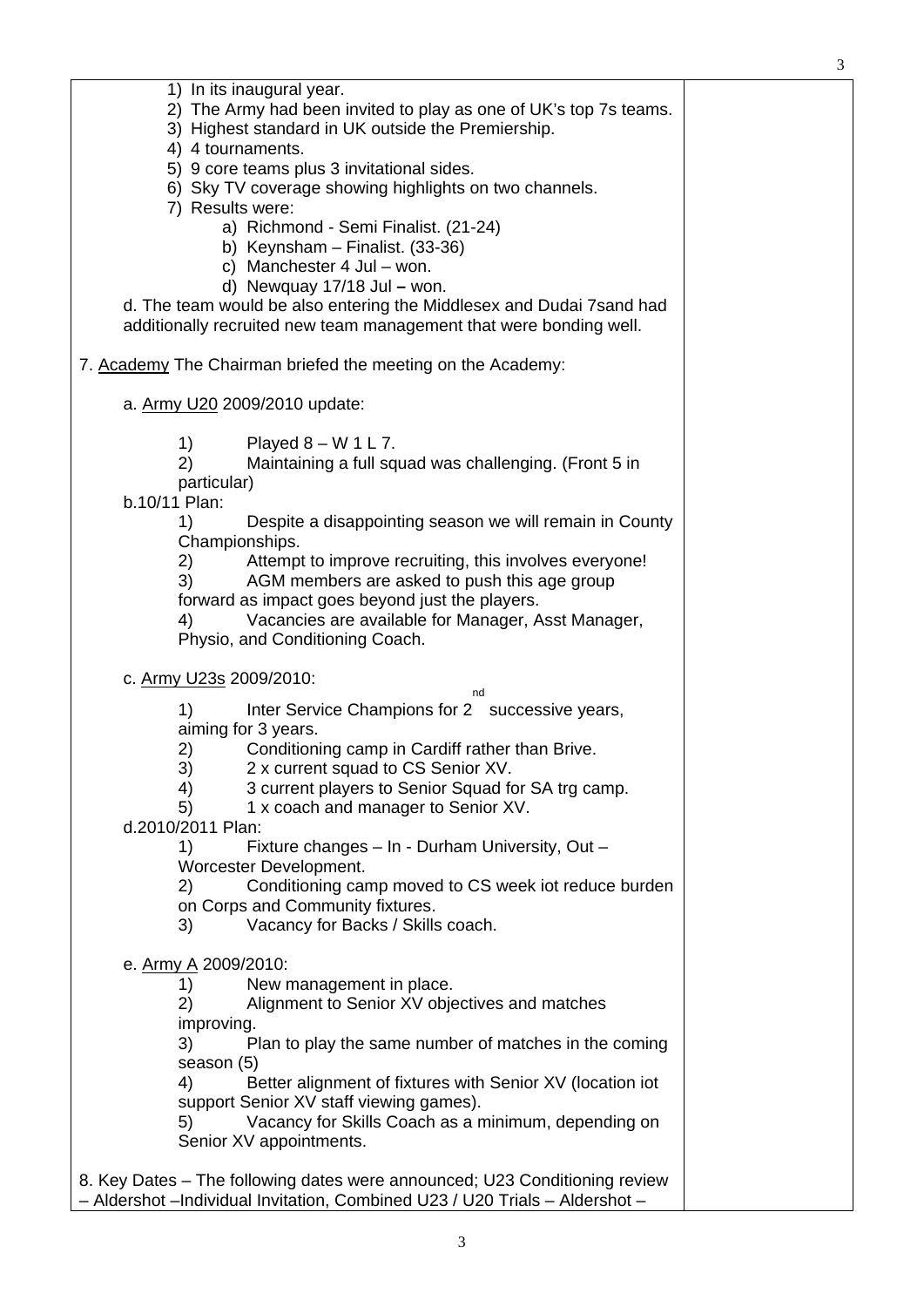4

General Invitation. (31 Jul – 1 Aug)

9. Masters – The usual trial games in Sep were postponed to Nov through to Feb, Sep was used for prep for World Masters Games in Sydney.

a. The team entered the World Masters Games in Sydney between 10- 23 Oct 09 winning the competition and receiving the gold medal. They were awarded Rugby World Team of the Month Oct 09. (winners kit donated to a Samoan rugby club to help rebuild after the tsunami which hit there while we were at WMG).

b. The Season was disrupted by weather, as with other teams, but conventional fixture list of traditional key civilian clubs winning 4, drawing one and loosing 2.

c. The team lost the Inter-Services but with a very different team from the WMG team in Oct due to significant loss, retirement and injury of key players especially in the tight five – they are now in a period of rebuilding!

d. Corporate Support: Enterprise Plc increasingly engaged and keen to exploit the relationship to mutual benefit. Minimum current level of financial support £15k pa likely with additional resource to develop corporate opportunities  $- A \vee N$  is the obvious target. Lt Col Simon Orr is investigating additional complementary corporate support while our stock is high. Ties severed with NPM Financial Management and Nick McEntee.

#### e. Governance:

1) Business Plan refreshed at start of season.

2) Director Note to interested parties provides clear guidance on Masters ethos, standards and values.

3) Committee: significant change with selection of new Director in open competition, and retirement of Maj Andy Rapley. 4) WMG saw significant engagement with wider media.

5) Website kept current during season with notices, match reports and details of how to join for interested parties.

#### 10. Community Rugby:

- a. Corps This years Corps competition was played at an extremely high level in Merit league 1, the Sapper dominance was breached by the RLC and Infantry in the league fixtures but they did enough to reach the final and beat the RLC  $35 - 25$  in a pulsating final to retain the Merit league trophy for an unprecedented fourth consecutive time. The merit league two had the format changed slightly and changed from the winner challenging the bottom team in league 1 to the top two playing in the merit 2 final, this year the AMS beat the AGC 3 –0.
- b. Community Cup and Shield The Community Cup and Shield competition had 64 entries, the Cup was won by 25 Engineer Regiment beating 29 Cdo Regt RA 25 – 18 and the Shield saw 5 Scots collect the silverware by beating 16 Regt RA  $-42 - 26$ .
- c. Premiership The Premiership is as strong as ever and this coming season will see 14 teams play in the competition in two leagues. This years final was played in front of a 'full house' at the Aldershot Rugby stadium and had an 'all Welsh feel' as the Welsh Guards and 2 Bn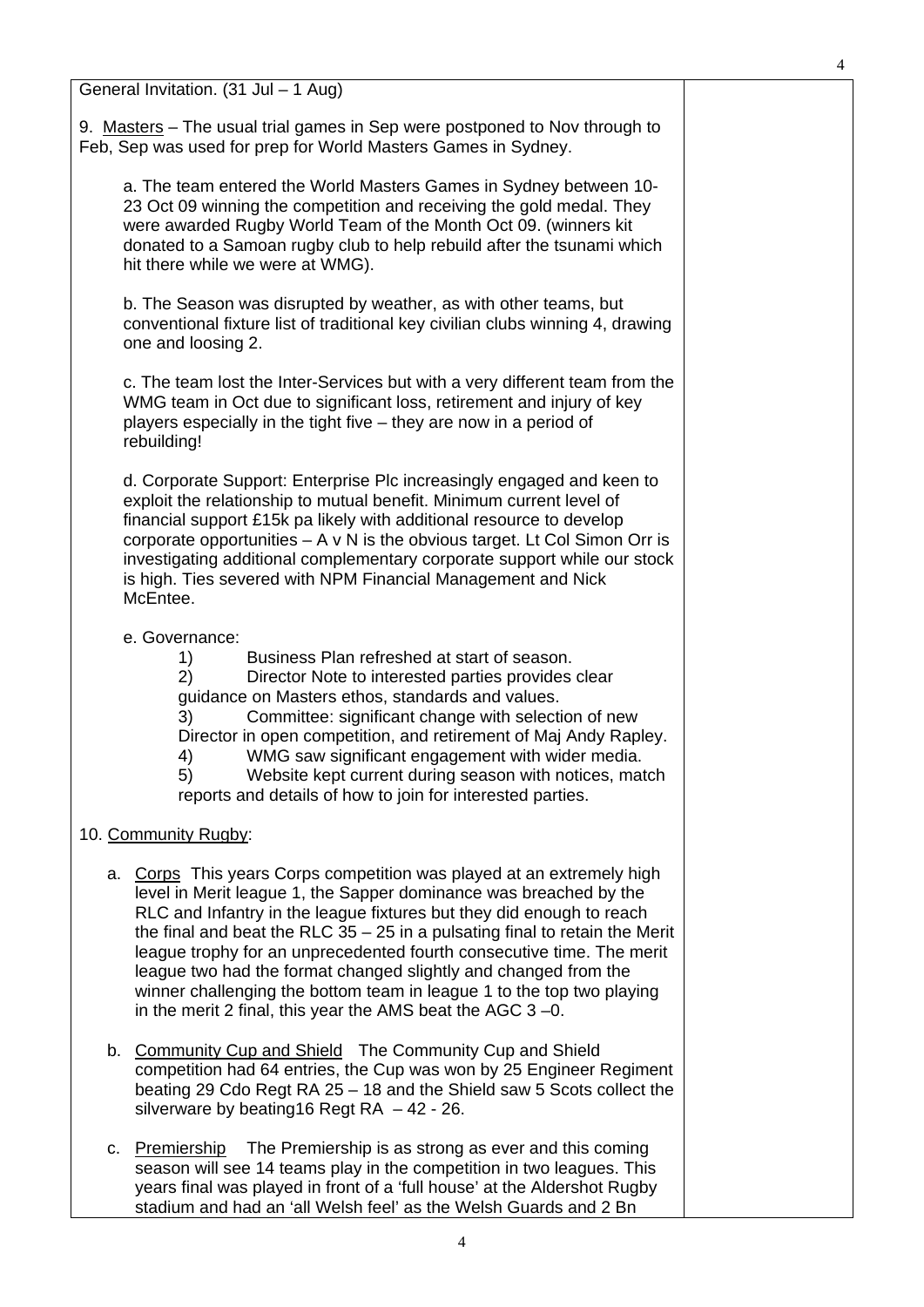Royal Welsh battled it out with 2 R Welsh taking the cup in a breath taking 31 – 26 match full of pride and passion.

- d. Army 7's Competition The Army 7s competition had 10 men's and 6 women's teams compete in the finals. 17 Port & Maritime took the silverware but later withdrew after they discovered they fielded an eligible player, 1 Scots were awarded the Cup; in the women's competition the RLC beat the AMS. The format of the future competitions is under review to allow more teams to play in the sevens festival. Premiership teams will qualify for reaching the Premiership quarter finals.
- e. Clubs and Locations This year the ARU had 234 clubs registered to play rugby union, games were played in Cyprus, Canada, USA, Kenya, South Africa, Poland, Italy, Ukraine, Norway and Afghanistan amongst others.

11. Coaching - The ARU coaching structure continues to produce the requirement from foundation level up to level three coaches and beyond, numerous coaching courses have been conducted in UK and BA(G) this year; our coaching educators are actively involved in RFU coach training and delivery across the union. Planned courses at RMAS and a seminar at Arborfield later this month, which has ex England Coach Brian Ashton delivering day two highlights the vision we have to drive the standard of our coaches up.

12. Refereeing – The ARU referee society continues to integrate and support the Combined Services society, some of the service top level referees come from the union. Steve Penfold (REME) narrowly missed selection to the national panel this year. Entry level referee courses have been well attended but the stretch of being asked to regularly appoint 'teams of three' for Corps and Premiership games all being played on the same Wednesdays test the pool presently capable of officiating at this level.

13. Combined Services – The annual match between the Combined Services and the Barbarians was played in front of a full crowd at Aldershot in November last, the result 22 – 17 was at great reflection for service sport. The Barbarians now see this as a permanent fixture and the CS Management Committee are keen to ensure this fixture receives the highest possible profile, a new proposed sponsorship deal and a high profile venue for this season will aspire to this vision.

14. The U23 CS fixture at Twickenham against the Oxbridge team was a first and again is seen as a fixture that will remain in the calendar; Oxbridge are very happy to retain the fixture and enhanced marketing from both the CS and Oxbridge management will strive to a larger gate receipt.

15. Website – The Website is well utilised and is undergoing a 'revamp' that will be effective in September. Enhanced use will be made of match video footage and community reports.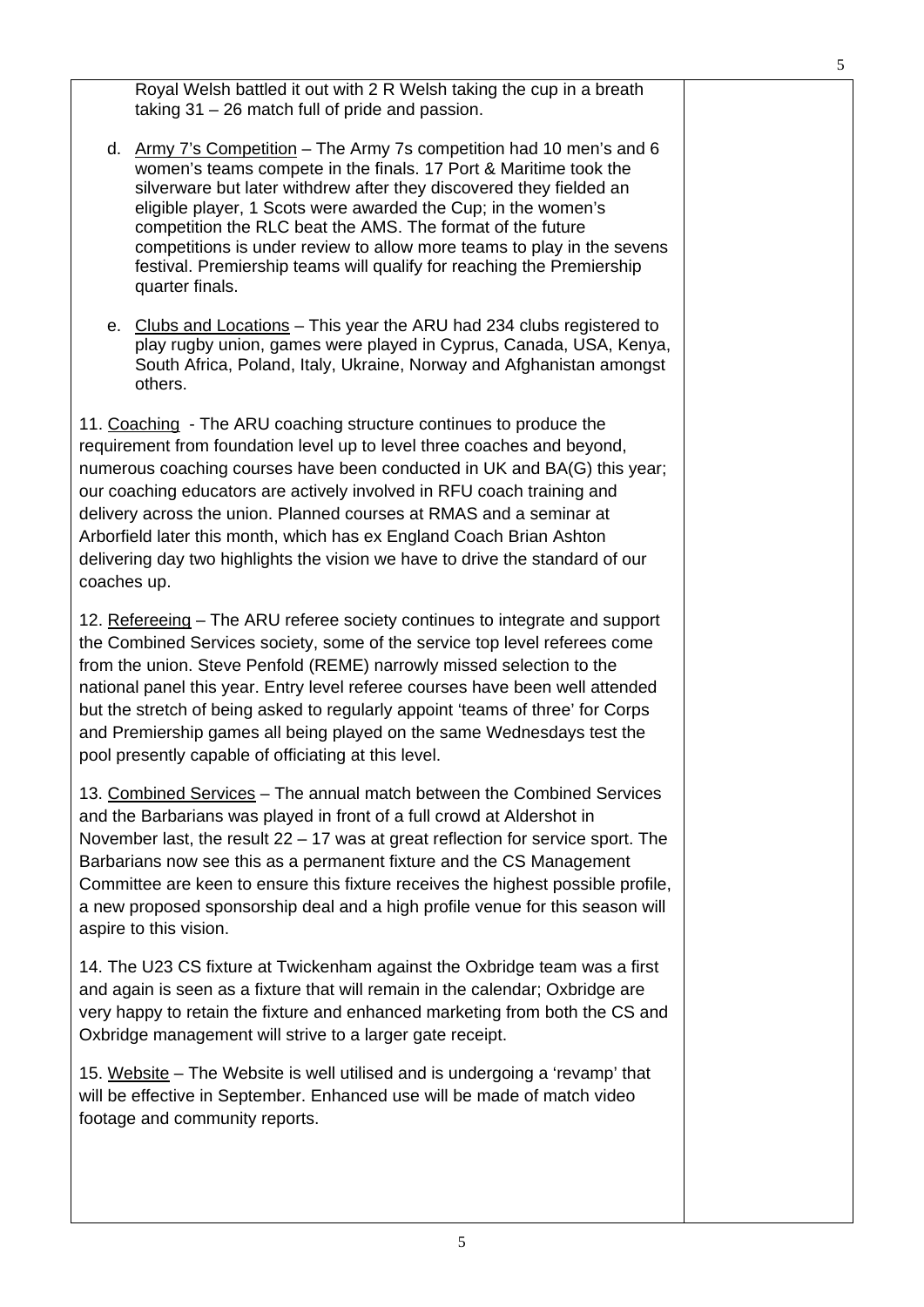### **ITEM 3: THE FINANCE REPORT**

#### 16. Finance Update – Chairman

a. The Audited Accounts for the FY 2009/10 are now with the Charity Commission and can be seen by accessing the Charity Commission website using the ARU Charity number 245517.

It has been a good year financially with an Excess of Income over expenditure of £111022, which was in line with expectations. The worth of the Fund as at 31 August 2009 the ARU was £659,582, which is comprised of Funds Invested of approx £314k and Cash at Bank £352k, with Creditors and Debtors roughly balancing each other. You should note the value of the ARU will fluctuate with the value of the stock market, but the investments are in secure, Charity Commission recommended Investments.

- b. Finance Key Points:
	- 1) Sponsorship has remained buoyant although the economy is beginning to pinch in all areas and we have recently lost one of our sponsors KBR, but this has been balanced by an increase in sponsorship from Sodexo.
	- 2) Income from Army v Navy remains critical to everything we do and the net income for the 2008/09 was £350k in Ticket sales, along with ARU Shop profit generating on the day £30k; (that's a lot of shirts sold) the shop is one of the areas that the new ARU Sec will be looking at to grow the income by taking the shop to National 7s events as well as the A v N game.
	- 3) The Director of Community Rugby continues to bid for monies to support rugby at unit level, without wishing to steal his thunder, I am delighted that he has been able to provide financial support for equipment, travel, pre and post match hosting and the cost of medical cover.
	- 4) It is our Representative teams that continue to receive significant support and it is only right that as a Union we continue to support and enable our people to play to the best of their abilities and to the highest levels. You can see the cost of running the Representative Teams by looking at Annual Accounts.
	- 5) Looking forward, the current Financial Year 2009/10 should also see an excess of income of approximately £100k, but we are also aware that we have been accepted and are taking part in the inaugural International Defence World Cup in 2011, which is likely to cost upwards of 6 figures and we are now looking at ways of funding our participation without impacting on how we support the other areas. vote required to accept accounts as presented and to approve DJH as accountants for the coming year.

The AGM was asked to vote on the 1514 balance sheet and report as presented was accepted - Carried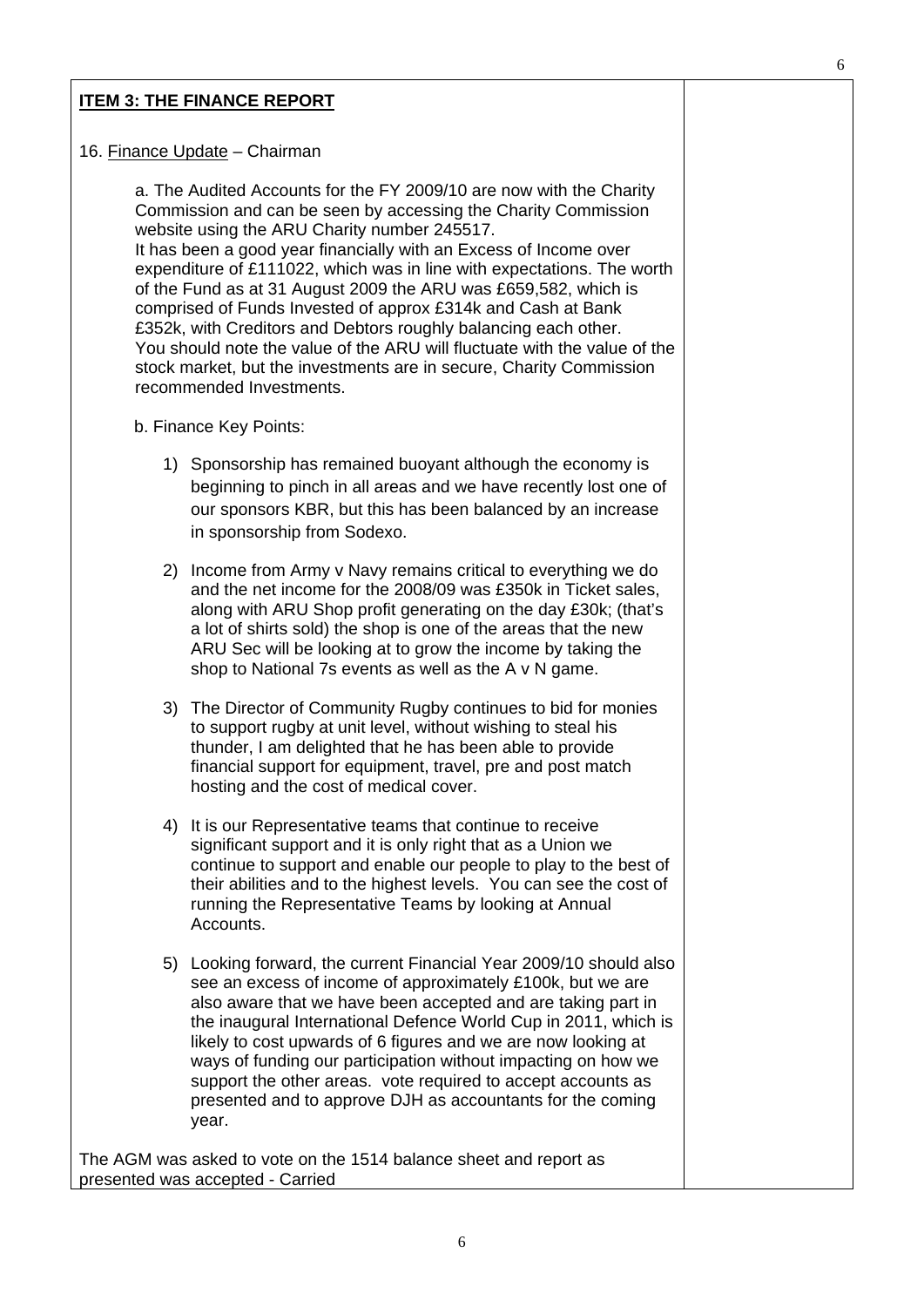| 17. International Defence World Cup Lt Col Simon Butt briefed the meeting on<br>the International Defence World Cup in Australia and New Zealand in October<br>2011. Senior team players would be 'ring fenced' from mid Sep to the end of<br>Oct 11. More details would be available at the end of Jul 10 once invited teams<br>had confirmed with the Australian Defence Force and playing pools had been<br>drawn.                                                                                                                                                                                            |  |  |  |  |  |
|------------------------------------------------------------------------------------------------------------------------------------------------------------------------------------------------------------------------------------------------------------------------------------------------------------------------------------------------------------------------------------------------------------------------------------------------------------------------------------------------------------------------------------------------------------------------------------------------------------------|--|--|--|--|--|
| <b>ITEM 4: ARU MANAGEMENT BOARD &amp; COUNCIL APPOINTMENTS</b>                                                                                                                                                                                                                                                                                                                                                                                                                                                                                                                                                   |  |  |  |  |  |
| 18. Management Board Appointments The following were proposed as ARU<br>Management Board members for the coming year:                                                                                                                                                                                                                                                                                                                                                                                                                                                                                            |  |  |  |  |  |
| a. Chairman - Maj Gen RL Kirkland CBE<br>b. Secretary - Mr C Fowke<br>c. Director Marketing - Brig PJ Allison<br>d. Director Community Rugby - Col M V Pemberton<br>e. RFU Council Member - Col MCH Underhill OBE<br>Director Academy - Col TA Sandiford OBE<br>f.<br>g. Director of Finance - TBA<br>h. Director of Women's Rugby - Maj S Shepherd MBE<br>Director of Senior Rugby - Col A Allen MBE<br>i.<br>Non-Executive Director - Lt Col (Retd) WF Butt<br>j.<br>k. Non-Executive Director - Lt Col (Retd) RT Ward<br>In Attendance - Army Head Coach<br>L.<br>m. In Attendance - Special Projects Officer |  |  |  |  |  |
| Carried                                                                                                                                                                                                                                                                                                                                                                                                                                                                                                                                                                                                          |  |  |  |  |  |
| 19. Council Appointments - The following were proposed as ARU council<br>members for the following year:                                                                                                                                                                                                                                                                                                                                                                                                                                                                                                         |  |  |  |  |  |
| a. The Chairman and Members of the ARU Management Board<br>b. Chairman ARURS - Maj Gen RJM Porter MBE<br>Chairman Corps Rugby - LCol P Stannett<br>C.<br>Chairman Discipline - Col MCH Underhill OBE<br>d.<br>e. Chairman Coaching - Col ADM Thomson<br>Chairman BA(G) - Colonel RI Harrison OBE<br>f.<br>Chairman Veterans - Lt Col S Orr<br>g.<br>h. Chairman of Premiership - Maj J Cook<br>Senior Medical Advisor - Lt Col GD Thomas<br>L.<br>ARU Media Officer - Maj T Osman<br>j.                                                                                                                          |  |  |  |  |  |
| Carried                                                                                                                                                                                                                                                                                                                                                                                                                                                                                                                                                                                                          |  |  |  |  |  |
| <b>ITEM 5: ARU HONARY APPOINTMENTS</b>                                                                                                                                                                                                                                                                                                                                                                                                                                                                                                                                                                           |  |  |  |  |  |
| 20. ARU Honorary Appointment – The ARU Chairman proposed that Maj<br>(Retd) CP Bowes-Crick be appointed as an Honorary Life Vice President.<br>Carried.                                                                                                                                                                                                                                                                                                                                                                                                                                                          |  |  |  |  |  |

7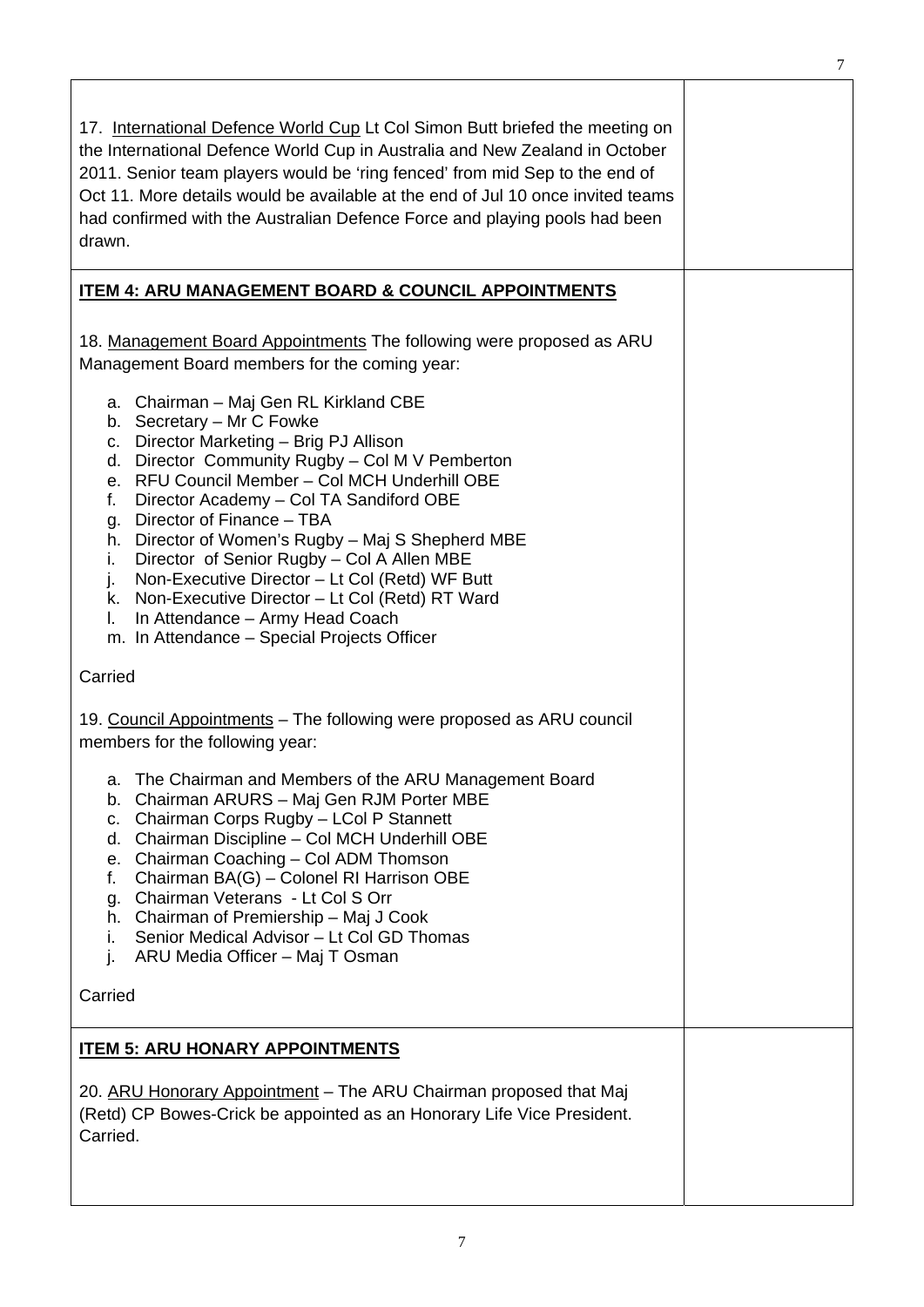| <b>ITEM 6: QUESTIONS FROM THE FLOOR</b>                                                                                                                                                                                                                                        |  |
|--------------------------------------------------------------------------------------------------------------------------------------------------------------------------------------------------------------------------------------------------------------------------------|--|
| 21. Maj R Garrett RE asked if the ARU felt there was 'mission creep' with the<br>extensive call on players (also now we had an extensive 7s season) and the<br>requirement for a balance between a players career and rugby.                                                   |  |
| The Chairman replied there was concern and representative teams will look at<br>spreading the load. The academy has shifted 1 training camp so some<br>deconfliction will occur and all are asked to plan ahead.                                                               |  |
| 22. Richard Quick, representing the Cadet Force asked if the ARU would<br>consider supporting the Cadet Force 7s on the 9 Apr 11 in Beacon.                                                                                                                                    |  |
| The ARURS requested that a request for referees was made direct to them.<br>The D of S Rugby said the ARU 'professional players' would be encouraged to<br>attend. He commented that the Cadet Force should additionally request<br>support from the regional recruiting team. |  |
| 23. The Director of ASCB briefed the meeting on several issues including the<br>merger of the TA SB and ASCB, issues with public money and T & S. The<br>availability of funding for coaching courses and the A S Lottery.                                                     |  |
| 24. Lt Col P Stannett asked who and when players would be ring fenced for<br>the IDRWC in 2011.                                                                                                                                                                                |  |
| The D of S Rugby replied this would not be agreed until the new Senior XV<br>coach had been appointed.                                                                                                                                                                         |  |
| 25. The D of S Rugby asked that a vote of thanks be recorded to Capt I<br>Wilkins for his outstanding contribution to the senior XV stepping in at very<br>short notice as the team manager over this last season.                                                             |  |
| <b>ITEM 7: ANY OTHER BUSINESS</b>                                                                                                                                                                                                                                              |  |
| The Chairman presented trophies and training shirts to the runners up and<br>winners of the ARU Southern league. SEME Bordon & Defence Academy<br>Shrivenham.                                                                                                                  |  |
| There being no further business the meeting closed at 1250hrs.                                                                                                                                                                                                                 |  |